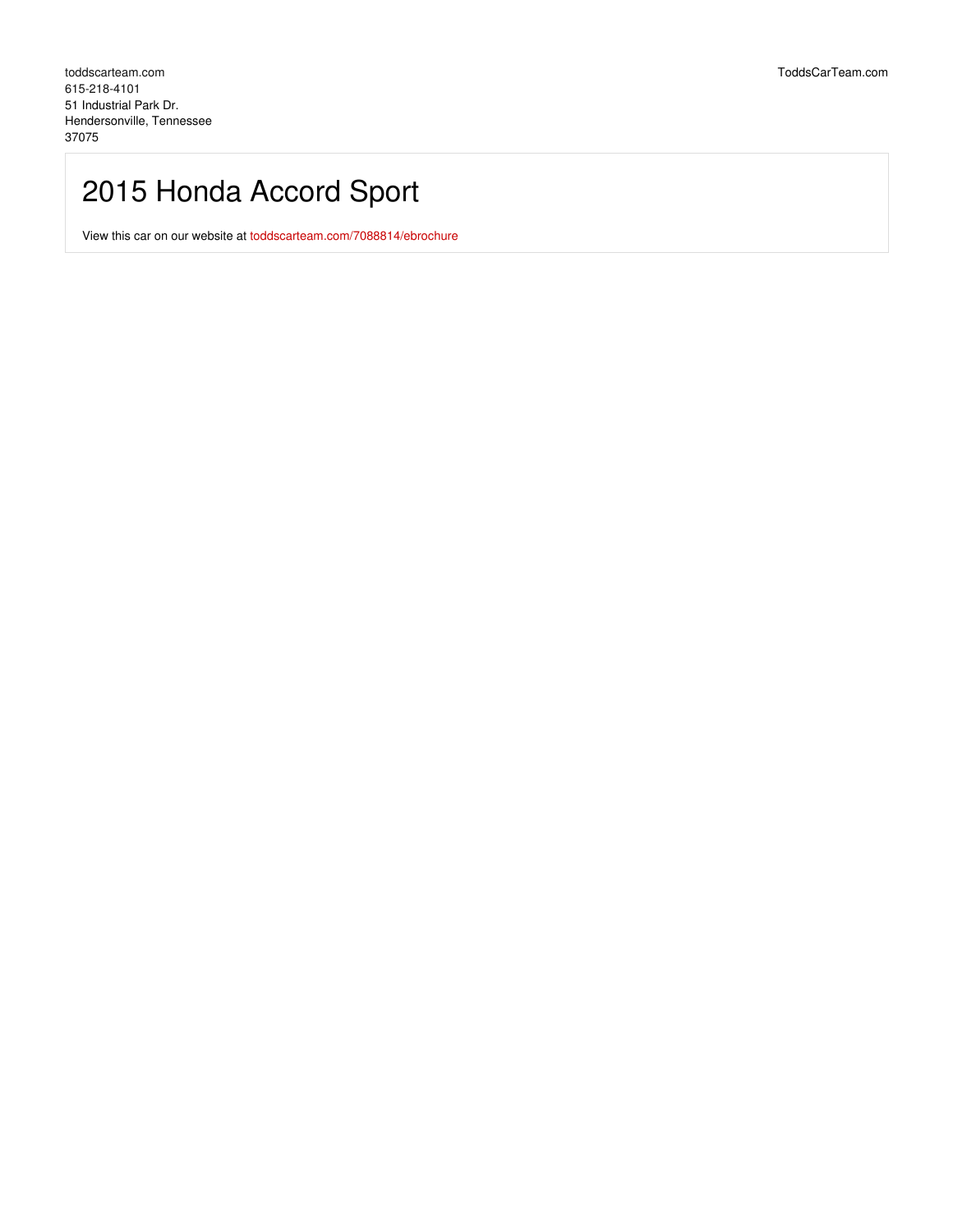# I show by appointment only

# odd



# Our Price **\$19,400**

## **Specifications:**

| Year:             | 2015                                  |
|-------------------|---------------------------------------|
| VIN:              | 1HGCR2F51FA027620                     |
| Make:             | Honda                                 |
| Stock:            | FA027620                              |
| Model/Trim:       | <b>Accord Sport</b>                   |
| <b>Condition:</b> | Pre-Owned                             |
| Body:             | Sedan                                 |
| <b>Exterior:</b>  | Crystal Black Pearl                   |
| Engine:           | Engine: 2.4L 16-Valve DOHC i-VTEC I-4 |
| Interior:         | <b>Black Cloth</b>                    |
| Mileage:          | 84,000                                |
| Drivetrain:       | <b>Front Wheel Drive</b>              |
| Economy:          | City 26 / Highway 35                  |

### NO [NORTHERN](file:///no-northern-salt-exposed-or-wrecks/) SALT RUST CARS NO WRECKS NO [DEALER](file:///zero-fees/) FEES NO [HAGGLE](file:///no-haggle/) PRICING [CERTIFIED](https://www.toddscarteam.com/toddscarteam.com-ocd-detail/) OCD SERVICED & DETAILED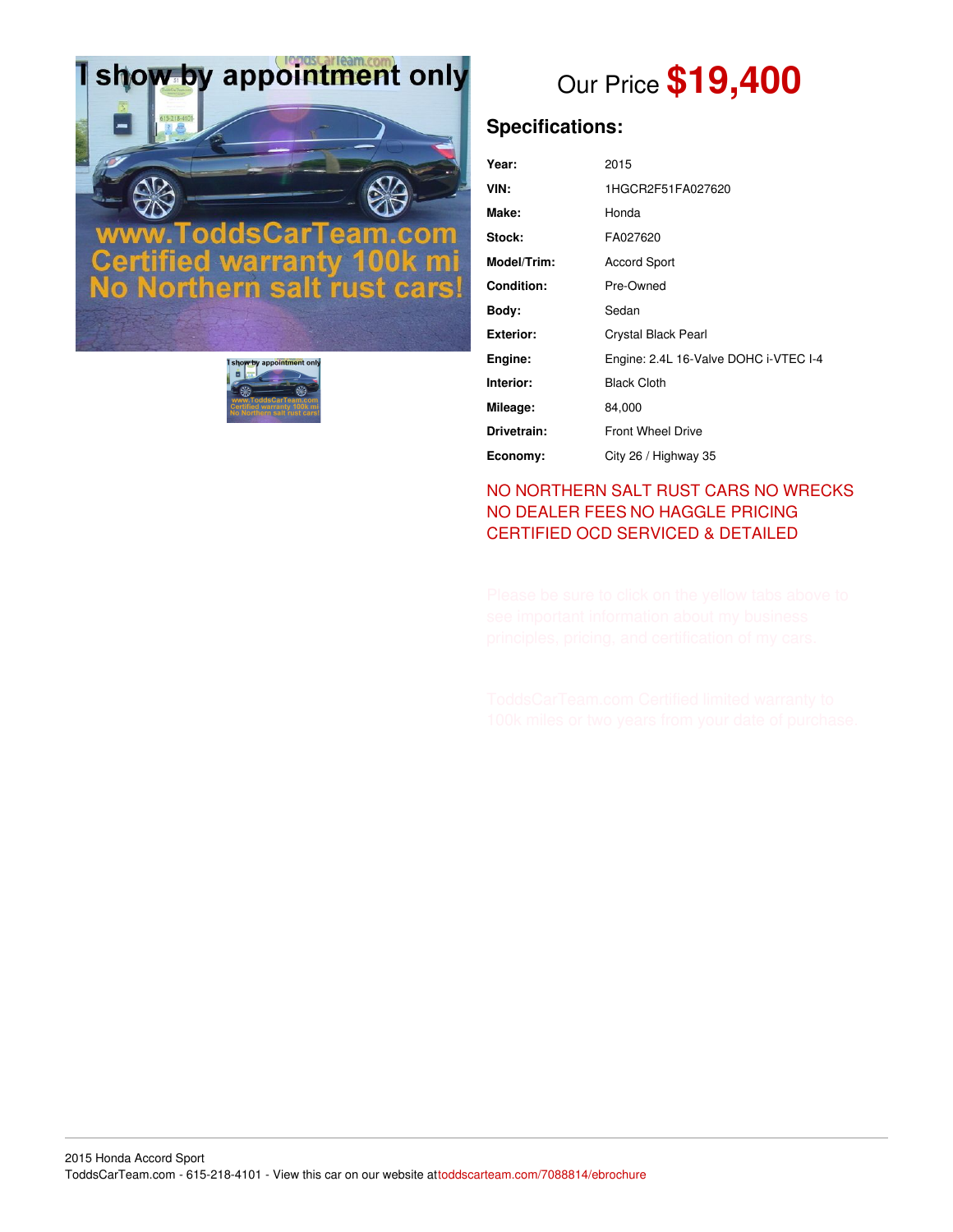

#### 2015 Honda Accord Sport

ToddsCarTeam.com - 615-218-4101 - View this car on our website a[ttoddscarteam.com/7088814/ebrochure](https://toddscarteam.com/vehicle/7088814/2015-honda-accord-sport-hendersonville-tennessee-37075/7088814/ebrochure)

## **Installed Options**

#### **Interior**

- 2 12V DC Power Outlets- 2 Seatback Storage Pockets
- 4-Way Passenger Seat -inc: Manual Recline and Fore/Aft Movement Air Filtration
- Analog Appearance- Cargo Area Concealed Storage- Cargo Space Lights
- Carpet Floor Trim and Carpet Trunk Lid/Rear Cargo Door Trim Cloth Seat Trim
- Cruise Control w/Steering Wheel Controls- Day-Night Rearview Mirror
- Delayed Accessory Power
- Driver And Passenger Visor Vanity Mirrors w/Driver And Passenger Illumination
- Driver Foot Rest- Driver Seat- Dual Zone Front Automatic Air Conditioning
- Engine Immobilizer- FOB Controls -inc: Cargo Access- Fade-To-Off Interior Lighting
- Front Bucket Seats -inc: driver's seat 10-way power adjustment including power lumbar support
- Front Center Armrest and Rear Center Armrest- Front Cupholder- Front Map Lights
- Full Carpet Floor Covering -inc: Carpet Front And Rear Floor Mats Full Cloth Headliner - Full Floor Console w/Covered Storage, Mini Overhead Console w/Storage and 2 12V DC
- Power Outlets
- Full Folding Bench Front Facing Fold Forward Seatback Rear Seat
- Gauges -inc: Speedometer, Odometer, Engine Coolant Temp, Tachometer, Trip Odometer and Trip Computer
- Glove Box- HVAC -inc: Underseat Ducts and Console Ducts
- Instrument Panel Bin, Driver / Passenger And Rear Door Bins
- Interior Trim -inc: Metal-Look Instrument Panel Insert, Metal-Look Console Insert and Chrome/Metal-Look Interior Accents
- Leather Steering Wheel- Manual Adjustable Rear Head Restraints
- Manual Tilt/Telescoping Steering Column- Outside Temp Gauge- Perimeter Alarm
- Power 1st Row Windows w/Driver 1-Touch Up/Down
- Power Door Locks w/Autolock Feature- Power Rear Windows- Rear Cupholder
- Remote Keyless Entry w/Integrated Key Transmitter, 2 Door Curb/Courtesy, Illuminated Entry, Illuminated Ignition Switch and Panic Button
- Remote Releases -Inc: Mechanical Cargo Access and Mechanical Fuel

- Seats w/Cloth Back Material- Systems Monitor- Trip Computer